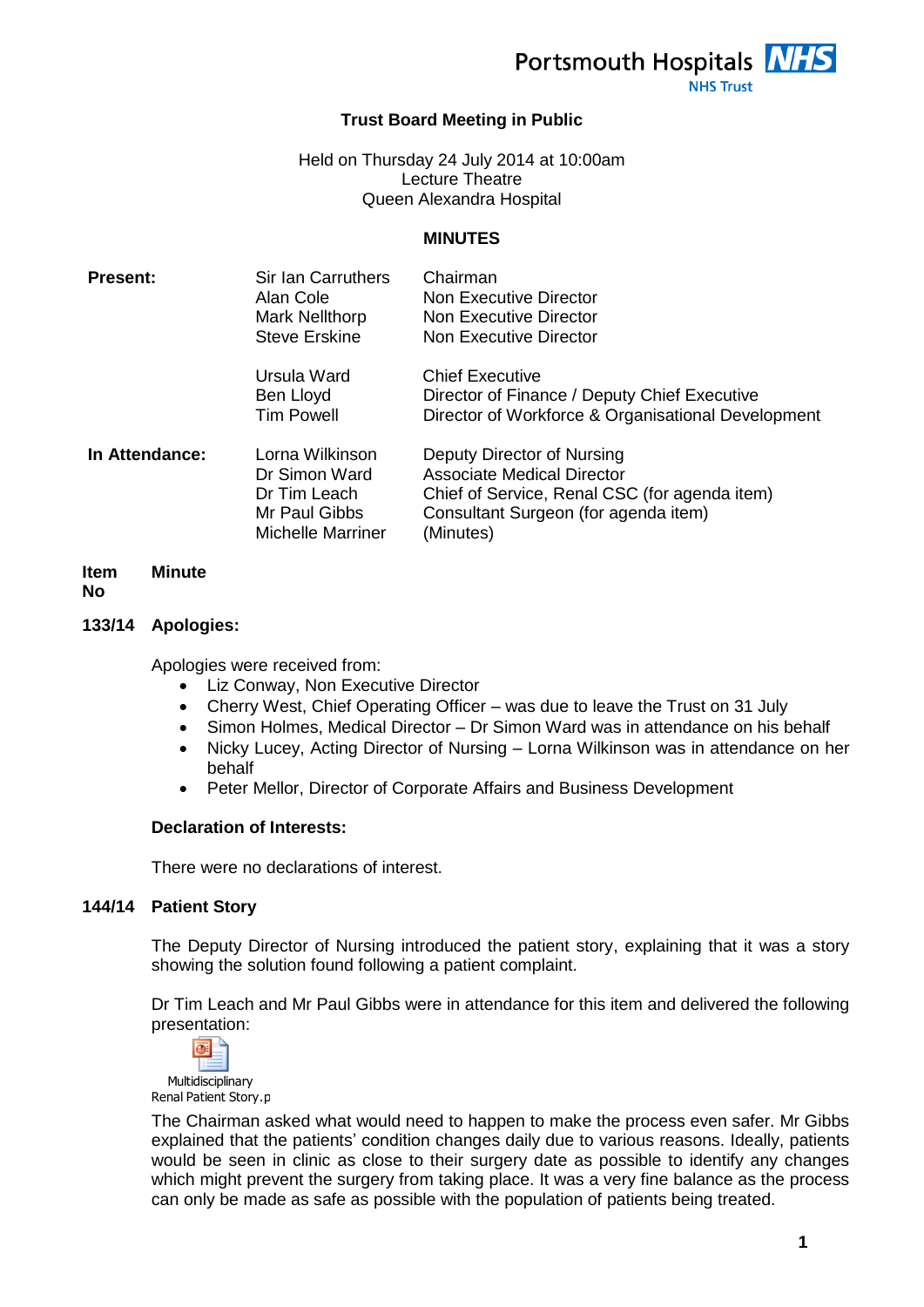Steve Erskine explained that he had undertaken a visit to one of the satellite dialysis units and had been very impressed. The feedback from patients and staff was excellent. He was concerned at the sites being geographically isolated from PHT. He asked if there was an escalation process should something happen at one of these sites. Dr Leach confirmed that the nurses at the sites are fully trained to deal with a number of scenarios effectively and safely. There is always an on-call renal team available 24/7 and if necessary, the staff are able to phone 999 for an ambulance, and the ambulance service has direct access to Portsmouth Hospitals NHS Trust.

Robin Marsh, Governor asked how any changes in science and treatment was managed to ensure the service is current and up to date. Mr Gibbs advised that transplantation is much better saves a lot of money compared to dialysis and gives the patient a much better quality of life. Therefore the money saved is reinvested into the service.

# **135/14 Minutes of the Last Meeting – 26 June**

The minutes of the last meeting were approved as a true and accurate record.

### **136/14 Matters Arising/Summary of Agreed Actions**

The one action on the grid had been completed.

### **137/14 Notification of Any Other Business**

There were no items of any other business.

### **138/14 Chairman's Opening Remarks**

The Chairman reflected on the position of the Trust during the last month. Demand for unscheduled care continued with pressure on flow throughout the organisation. The number of attendances at the Emergency Department (ED) was a huge challenge. The numbers are increasing above those seen during the winter period. An improvement action plan is in place and this is the number one priority for the Trust.

### **139/14 Chief Executive's Report**

This report was noted by the Board.

The Chief Executive drew attention to particular areas of the report:

- Whilst the Trust was facing significant challenges and working hard, she was pleased to report that the Trust continued to innovate with good progress seen with a number of issues.
- Leadership Development Programme a number of workstreams running with excellent feedback received.
- HSJ Awards she was delighted that the Trust has been shortlisted for the prestigious HSJ Value in Healthcare Award.
- Bowel Screening she was pleased to report that the Trust has been approved as a Wave 2 Bowel Cancer Screening Centre which was excellent news for the local population.
- Stroke Peer Review Visit on 17 July, the Trust had a Stroke Peer Review, which was attended by many stakeholders. The initial findings were positive; however the full report was awaited.
- Gosport Inquiry An announcement has been made regarding the setting up of a public inquiry into the historic issues concerning Gosport War Memorial Hospital, and the overprescribing of various drugs from 1991. She reminded that at the time of the issues, the hospital was not under the management of the Trust; however the Trust would work with its partners to support the inquiry.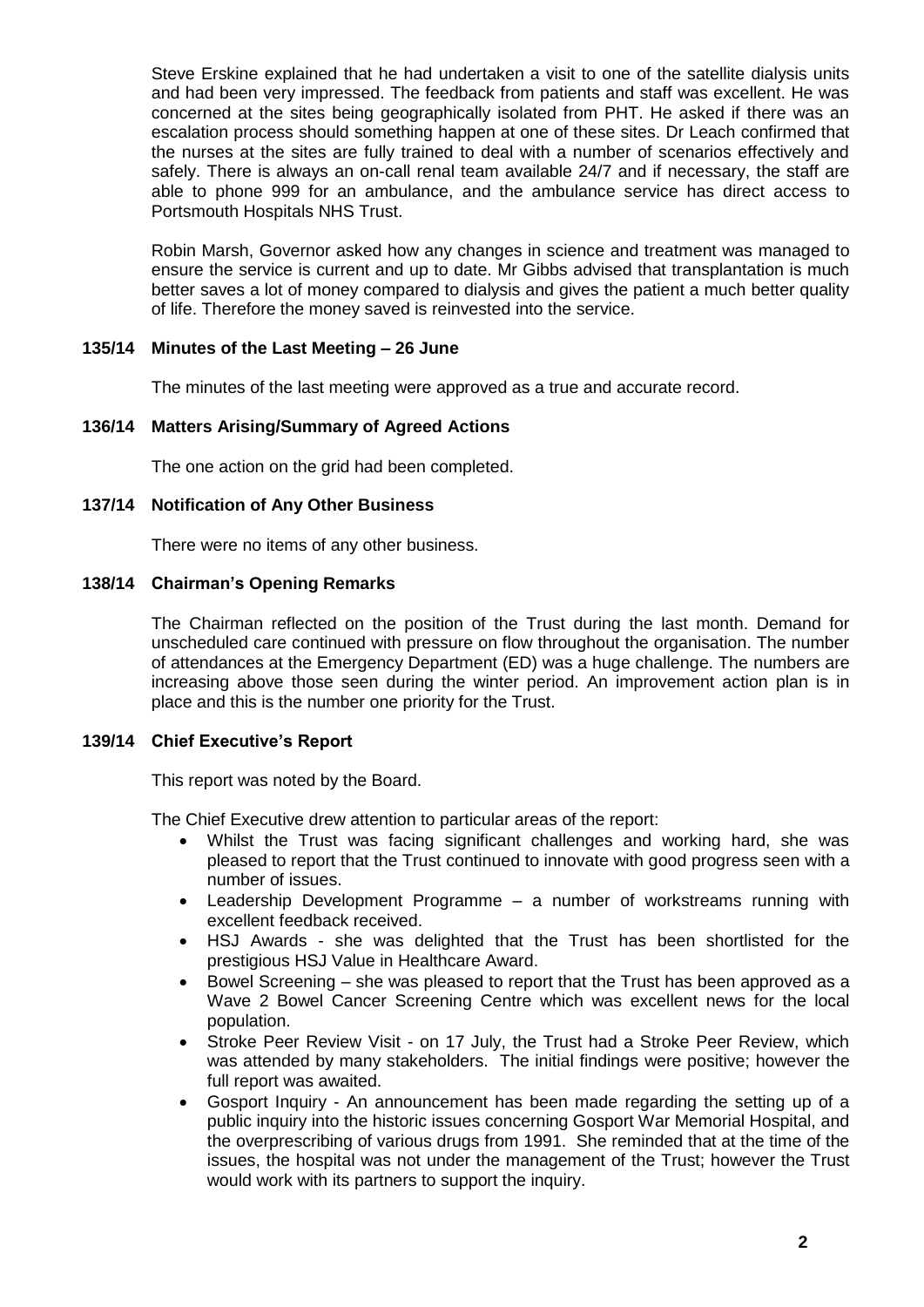# **Quality**

The Deputy Director of Nursing drew attention to particular areas of the report:

- Healthcare Acquired Infections 3 cases of hospital acquired C.Difficile were recorded in June against a monthly trajectory of 3. The year-to-date position is 12 hospital acquired cases against a trajectory of 9
- Pressure ulcers 4 avoidable grade 3 and 4 pressure ulcers reported in June, compared to 3 in May. The year-to-date position is 12 avoidable pressure ulcers against a trajectory of 8.
- Dementia A drop in compliance with step 1 to 82.7% in June from 86.2% in May has been seen. There is huge focus on improving this with daily monitoring.
- Patient Moves Following the change in reporting methodology in April and concerns raised over accuracy of the data, a further review of the methodology has been completed. The data shows that patient moves are predominately for nonclinical reasons.
- Friends and Family response rate (ED) The Trust achieved an increase in response rates for June from 4.2% to 20% which is a significant achievement. This resulted in the Trust achieving the quarter 1 CQUIN requirements.

Steve Erskine referred to the C.Difficile rates and asked if the higher than planned number of cases was due to the cleanliness of patient bed areas. The Deputy Director of Nursing explained that there were 2 areas of focus; bed area cleaning and antibiotic prescribing. The Infection Control Team was working with the ward teams to make improvements which included robust checking. It had so far proven to have a positive impact on results.

Mark Nellthorp asked whether the closure of the bed cleaning service had impacted the number of cases. The Deputy Director of Nursing advised that it was a much wider issue than just the bed, as it included the patient equipment around the whole bed area.

# **Operations**

The Director of Finance drew attention to particular areas of the Operational report:

- RTT performance significantly improved during June and all standards were achieved at trust aggregate level. The 'incomplete standard' was achieved by every speciality for the first time since March 2013.
- Cancer, which is measured both quarterly and monthly, achieved all 9 of the standards for quarter 1, with 8 out 9 cancer standards achieved for June. Breast symptomatic was not achieved in June but was being managed on a daily basis.
- Diagnostic wait times deteriorated to 86.7% against 99% standard. This was demand related for MRI, CT and Ultrasound. This is a critical part to delivery of the RTT and Cancer standards and an action plan is in place to recover performance.
- A&E performance in June, achieved 85.24% which is lower than performance in June last year (92.39%) but attendances were 5% higher.

Electronic discharge summaries were discussed in some detail. Steve Erskine was concerned that electronic discharge summaries were hugely important both internally and externally and would damage the Trust's reputation if the issue was not resolved. It was agreed that an action plan was needed to resolve this.

# **Action: Director of Finance / Medical Director**

# **Finance**

The Director of Finance drew attention to particular areas of the report:

- The cumulative plan to the end of June was for expenditure to be £2.0m in excess of income. Actual cumulative expenditure was £4.7m in excess of income. This is a £2.7m adverse variance against plan.
- At the end of June the Trust delivered £1.4m of savings (CIPs) against a planned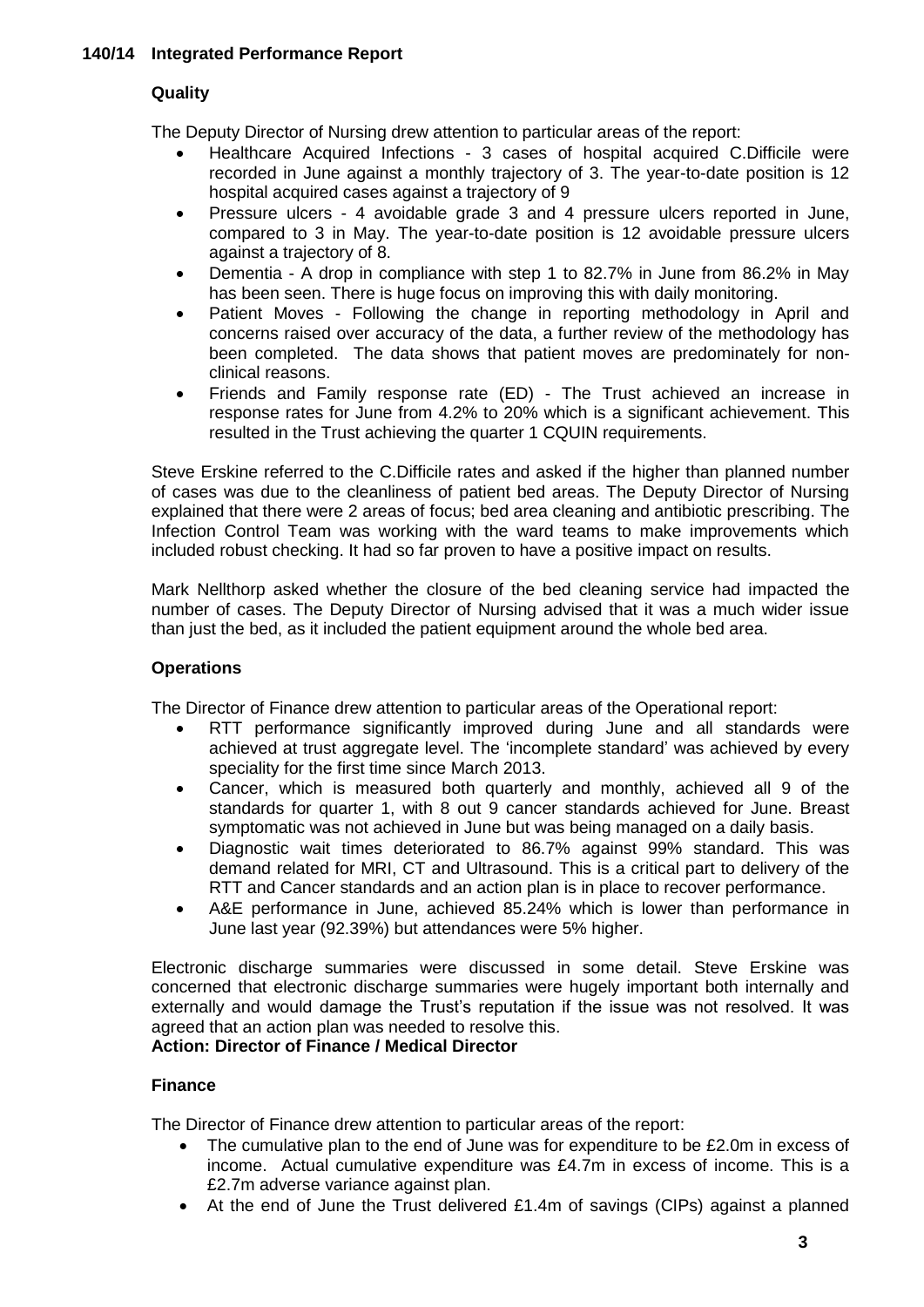saving of £3.0m, a £1.6m (54%) shortfall. The Trust Board has agreed a range of actions in order to address/mitigate this adverse performance on CIPs.

The Trust continued to plan for a £1.2m surplus at the end of the year.

Alan Cole referred to the tariff for unscheduled care where the Trust only got 30% and asked what the 70% would amount to for the Trust. The Director of Finance advised that it was approximately £5.9m full year. Dialogue continued with the CCG's about how the 70% was being spent.

Steve Erskine made reference to a graph that used to be included in the Integrated Performance Report, which tracked the financial performance/trends over the year. He asked whether it could be reintroduced. The Director of Finance committed to including it. **Action: Director of Finance**

### **Workforce**

The Director of Workforce drew attention to particular areas of the report:

- Workforce expenditure increased in June by £105k to £21.8m.
- Temporary workforce was being closely reviewed and usage had decreased by 0.1% to 7.3% in June.
- Improvement in health and safety performance had improved, however a visit from the Health and Safety Executive was expected following a needle stick injury.
- 742 responses were received for the Staff Pulse Survey, which now incorporates the NHS Staff Friends and Family Test. There was an improvement in responses to two key questions compared to the latest National Staff Survey results

He advised that notification had recently been received regarding the possible balloting of members over pay decision. It was imperative that robust plans are in place.

He drew attention to the safer staffing levels for maternity detailed on page 64. He explained that the 'nurture programme' was aimed at building competence across support workers, meaning that the current 1:33 ratio is entirely appropriate as opposed to the recommended 1:28 ratio. This is further supported by the Trust's clinical outcomes for maternity services. He provided context around the 3 individuals who were transferred to Chichester and explained that the Trust worked closely with Chichester in doing so as a consequence of high demand felt across the region which had seen Southampton and Hampshire Hospitals close maternity services and not as a result of inadequate staffing.

A discussion ensued about RIDDOR incidents and how the Trust should aim for a 0 target.

Sir Ian Carruthers asked for more information about the safer staffing levels. The Director of Workforce explained that there are robust reporting processes with a report compiled daily showing the staffing levels across wards. The Trust compares favourably to other Trusts, but does experience challenges particularly when escalation beds are open. The temporary staffing bank sometimes struggles to meet the demand so difficult decisions are made about moving staff around so as to ensure an appropriate skill mix at all times.

# **141/14 Quarterly Quality Report**

The Deputy Director of Nursing presented the Quarterly Quality Report which detailed performance against local and national targets during the last quarter. Many of the areas had already been discussed, however she drew particular attention to the following:

- Duty of candour fully implemented with robust processes in place.
- Deprivation of Liberty Safeguards (DoLS) a sharp increase seen following the Supreme Court ruling in March 2014. The Trust is working closely with the DoLS office and legal teams to ensure processes are adhered to.
- Enhanced Recovery Programme ERP compliance is reported one quarter in arrears. Out of the 10 procedures covered, 3 at the end of quarter 4 did not achieve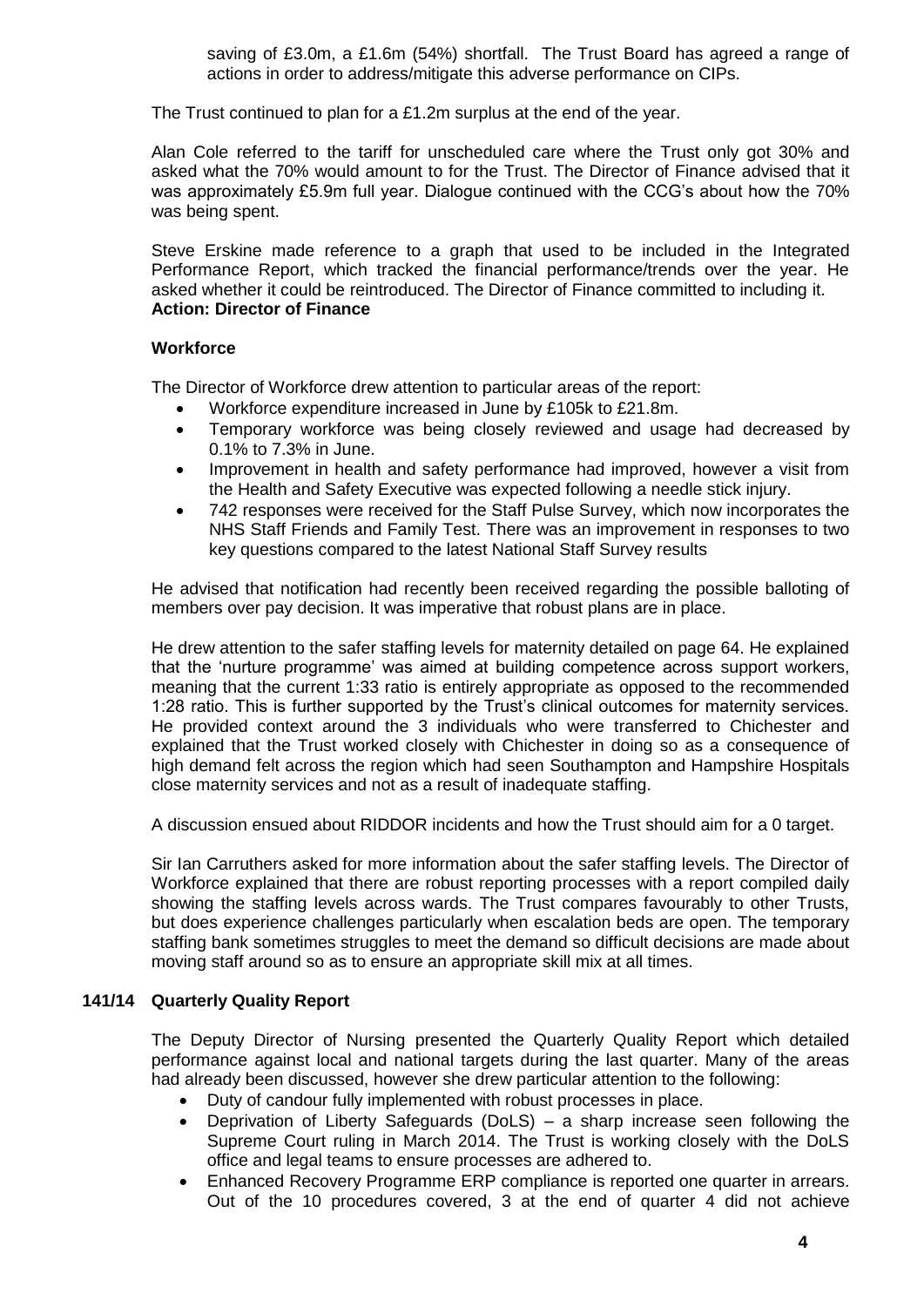compliance with the target.

- Discharge Summaries In June the Trust received a 'Contract Query Notice' from the Commissioners due to non-compliance with the required schedule. The Trust is working with Commissioners to develop a remedial action plan.
- Emergency Care Pathway The Trust achieved an arrival to assessment time of 75 minutes in quarter 1 against a target of 15 minutes. Monitoring of ward moves and outliers has commenced.
- Friends and Family Test Significant focus given throughout quarter 1 has resulted in achievement of the CQUIN requirements. In particular, ED response rate increased from 4% in May to 20% in June resulting in achievement of the overall CQUIN.
- Care Quality Commission (CQC) Intelligent Monitoring report The third CQC Intelligent Monitoring report is due to be published on the 24 July 2014. The Trust is currently banded as 6 (lowest risk).

Alan Cole referred to the clinical coding audit on page 29 and asked why 10% of the patient notes were not available during the audit. The Deputy Director of Nursing committed to finding out.

# **Action: Medical Director**

# **142/14 Self Certification**

The Chief Executive presented this on behalf of the Director of Corporate Affairs. She reminded the Board that the Executive Directors had discussed and agreed the responses prior to submission to the Trust Board.

Board statements 11 and 14 remained as a risk, whilst Board statement 10 remained as non compliant. There were 3 areas within Board statement 10 which would be flagged as a risk, and 2 areas would be recorded as non compliant.

The Director of Finance asked that the 'timetable to achieve compliance' for ED be checked prior to submission as it currently showed as 31 July, which was not consistent with the improvement action plan.

# **Action: Chief Executive**

The Board approved the submission of the self certification to the TDA.

### **143/14 Assurance Framework**

The Deputy Director of Nursing drew attention to the 6 top risks and 2 risks with a decreased score. She advised that whilst the Risk Assurance Committee had not met in July, the risks had been updated by the responsible owners.

She asked that the Board consider whether these were the right risks facing the organisation or whether it was felt that any were missing. Steve Erskine felt that the decision taken by the Board around investments might have an impact on some existing risks or identify new risks.

Steve Erskine referenced risk 1.11 and felt that the title of the risk needed to be more explicit that it was about fire. The Deputy Director of Nursing agreed and committed to updating.

### **Action: Deputy Director of Nursing**

Alan Cole felt that the Board needed to discuss the risk appetite within the organisation.

# **144/14 Annual Adult Safeguarding Report**

The Deputy Director of Nursing drew attention to:

• Safeguarding adults activities undertaken during 2013/14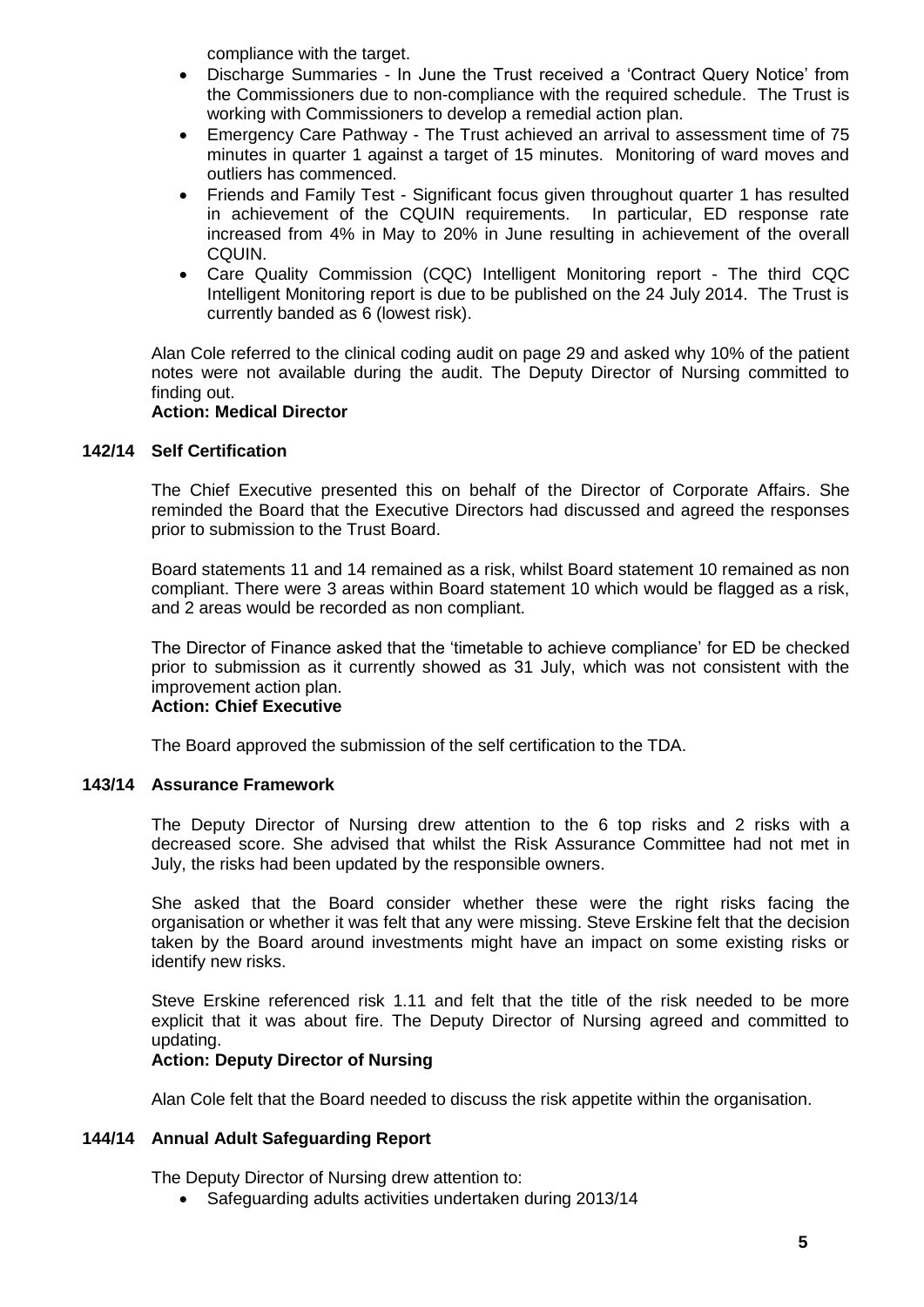- Safeguarding infrastructure, governance and policies
- Priorities for 2014/15

Good quality of service was continually delivered despite increased activity. The team works closely with the children's safeguarding team to ensure cohesive processes.

Following presentation to the Board, the report would be shared with the Portsmouth and Hampshire Safeguarding Boards.

# **145/14 Annual Staff Health and Well-being Report**

The Director of Workforce presented the Staff Health and Well-being Report and reminded that this was an annual report detailing progress within the year.

He advised that a stress audit had been undertaken within the organisation. It showed that 37% of the organisation was stressed. More work was needed to further understand the stress factors within the organisation.

He drew attention to particular areas of the report:

- Sick absence nationally in the NHS was at its lowest. The Trust compared favourably to other local Trusts.
- Health and Wellbeing the Trust continued to use the Oasis Centre for staff rehabilitation.
- Aquillis continued to provide counselling services to the Trust. Aquillis was involved in a LiA workstream regarding bullying and harassment.
- Occupational Health continued to provide services to other organisations in the area. Consideration was being given to growing the function to further support more organisations.

Steve Erskine felt that there was not enough information included in the report about health and safety. The Director of Workforce agreed but assured that there were robust processes in place. He felt that more work was needed to further reduce the number of incidents which occur.

# **146/14 Audit Committee Forward Planner**

The Board noted this report.

Steve Erskine felt that there was a lack of items on the forward planner driven by the Trust Board. The Director of Finance felt that the Audit Committee might be used to help find a solution for the Electronic Discharge Summary.

A discussion ensued about data quality and whether the Audit Committee needed to undertake a piece of work. Steve Erskine agreed to discuss with the Director of Corporate Affairs in his role as SIRO.

# **Action: Steve Erskine / Director of Corporate Affairs**

The Chief Executive referred to the number of audits and reviews undertaken both internally and externally and asked whether there was one central log to monitor any recommendations / actions. It was agreed that the Chief Executive would discuss with Steve Erskine to identify a solution.

**Action: Chief Executive / Steve Erskine**

# **14714 Charitable Funds Update**

The Board noted this report.

Mark Nellthorp was pleased to report that the dedicated ward funds were now being used effectively.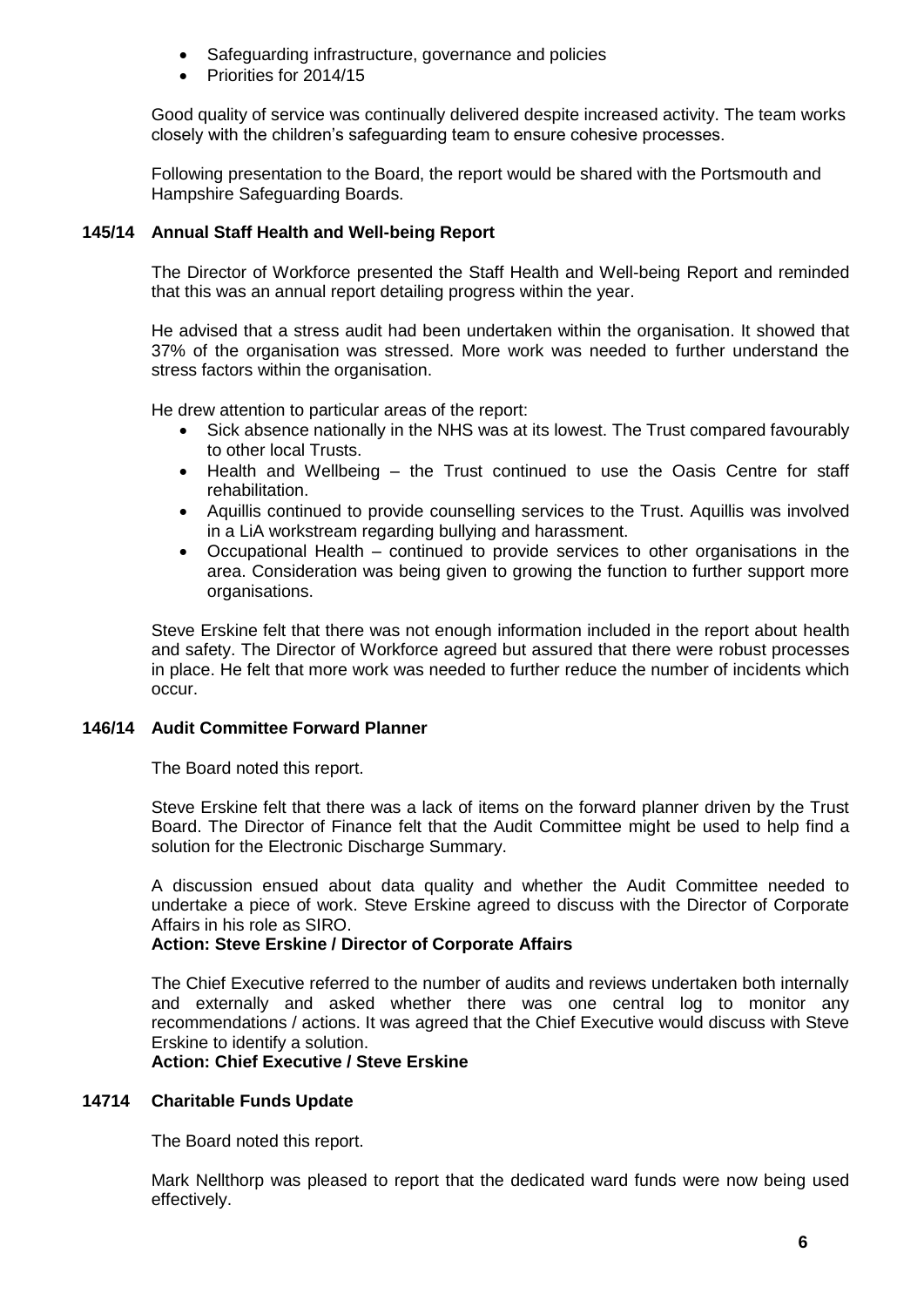He advised that all incorrectly invested loan notes had now been disposed of and the cash was back in the Trusts bank account. The Trust was now due to go to tender for new fund managers.

# **148/14 Non Executive Directors' Report**

Alan Cole provided feedback following the recently undertaken quality stocktake. He felt that the process had been very well supported by the Acting Director of Nursing and her team. Detailed feedback would be shared with the Board at its next Workshop. He was pleased to report that the stocktake had not uncovered any new problems, however it did reemphasise some issues which required an increased focus.

Mark Nellthorp referred to the 'time to lead' initiative during July which had seen the cancellation of many meetings to allow senior managers time to undertake 'back to the floor' with their front line staff. He felt that as a Non Executive Director, he had felt distanced with no meetings to keep him informed. The Director of Workforce agreed and felt that it had highlighted the importance of some meetings more than others. The Associate Medical Director advised that it had been very useful for the CSC's but it highlighted the need to consider reducing the number of meetings and which meetings are key to driving the Trusts business.

### **149/14 Annual Workplan**

The Board noted the workplan.

### **150/14 Record of Attendance**

The record of attendance was noted by the Board.

### **160/14 Opportunity for the Public to ask questions relating to today's Board meeting**

Robin Marsh, Governor, acknowledged the significant funds raised through the Rocky appeal by Mick Lyons. He asked whether the Trust had considered borrowing money from the residual funds to pay off the lease of the Da Vinci Robot. The Director of Finance explained that it was not possible as the Trust had entered into a 5 year lease. The lease had a number of benefits which would not be available if the Robot was owned outright.

Jim Harrison, Hampshire LINK, advised that the standard of cleaning in the main entrance was not very good. The Chief Executive advised that she would look into it and resolve any issues.

# **Action: Chief Executive**

A member of the public raised the concern that hospitals seem to have many targets, however, she felt that some of the targets added no benefit to the patient for example Friends and Family. The Deputy Director of Nursing explained that the Friends and Family test was a valuable tool which provided real time feedback at ward level. The information from the feedback is publicised and can be used to aid the patient when making a choice about where to go for treatment. The Chairman advised that there are many targets which Trusts need to measure itself against and they are not optional for the Trust.

### **161/14 Any Other Business**

There being no further items of any other business, the meeting closed at 12:45pm

# **132/14 Date of Next Meeting:**

# **Thursday 25 September 2014**